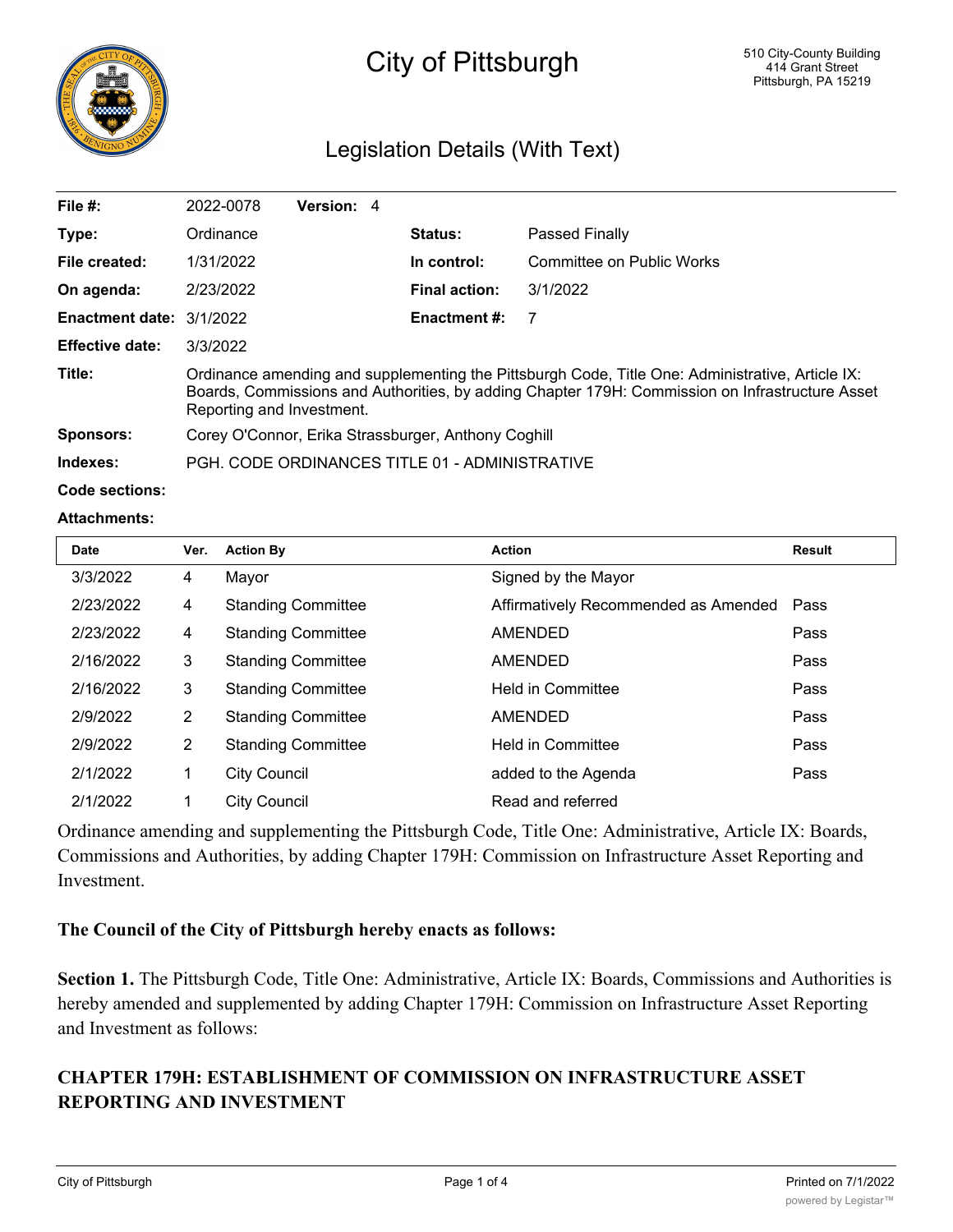# **179H.01. PURPOSE AND DUTIES**

A. The purpose of this Commission is as follows:

**I. To provide recommendations and review to the Department of Mobility and Infrastructure as it meets the requirements of the Pittsburgh Code at Title One: Administrative, Article III: Organization, Chapter 118: Department of Mobility and Infrastructure, § 118.03: Infrastructure Asset Reporting;**

I**I**. To **provide recommendations to the Mayor and City Council** and advise **the same** on best practices for both short- and long-term investment in the upkeep and improvement of major Citymaintained infrastructure assets, such as tunnels, major roadways, infrastructure affected by or at risk of being affected by landslides, etc., including, but not limited to, recommendations for City Code, procurement, future budgets, **budgetary obligations and priorities,** and departmental policies **as they**

# **relate to**;

**II. To identify and report the full scope of investment needed to achieve and maintain a state of good repair of City assets;**

**III. To provide recommendations and review to the Department of Mobility and Infrastructure as it meets the requirements of the Pittsburgh Code at Title One: Administrative, Article III: Organization, Chapter 118: Department of Mobility and Infrastructure, § 118.03: Infrastructure**

# **Asset Reporting;**

**IV III**: To **help to** assemble existing asset conditions needed to enable the Department of Mobility and Infrastructure to fulfill reporting obligations under the Pittsburgh Code at Title One: Administrative, Article III: Organization, Chapter 118: Department of Mobility and Infrastructure, § 118.03: Infrastructure Asset Reporting;

# **IV. To identify and report the full scope of investment needed to achieve and maintain a state of good repair of City assets; and**

V. To identify related matters which may impact the mission of the Commission, including, but not limited to, **the Transportation Improvement Program,** infrastructure funding, labor market conditions, and supply chain conditions**; and .**

# **VI. To produce work and recommendations guided and informed by Pittsburgh's Ten Commitments of Racial Equity, as enumerated and codified in City Council Resolution No. 326 of 2020.**

#### **179H.02. MEMBERSHIP**

A. The members of the Commission on Infrastructure Asset Reporting and Investment shall be comprised of the following members:

I. One (1) representative of City Council, to be recommended by the City Council President and communicated to the Mayor;

II. One (1) representative of the Mayor;

III. One (1) representative of the City Controller;

IV: One (1) representative of the Office of Management and Budget

V. Two (2) representatives of the Department of Mobility and Infrastructure;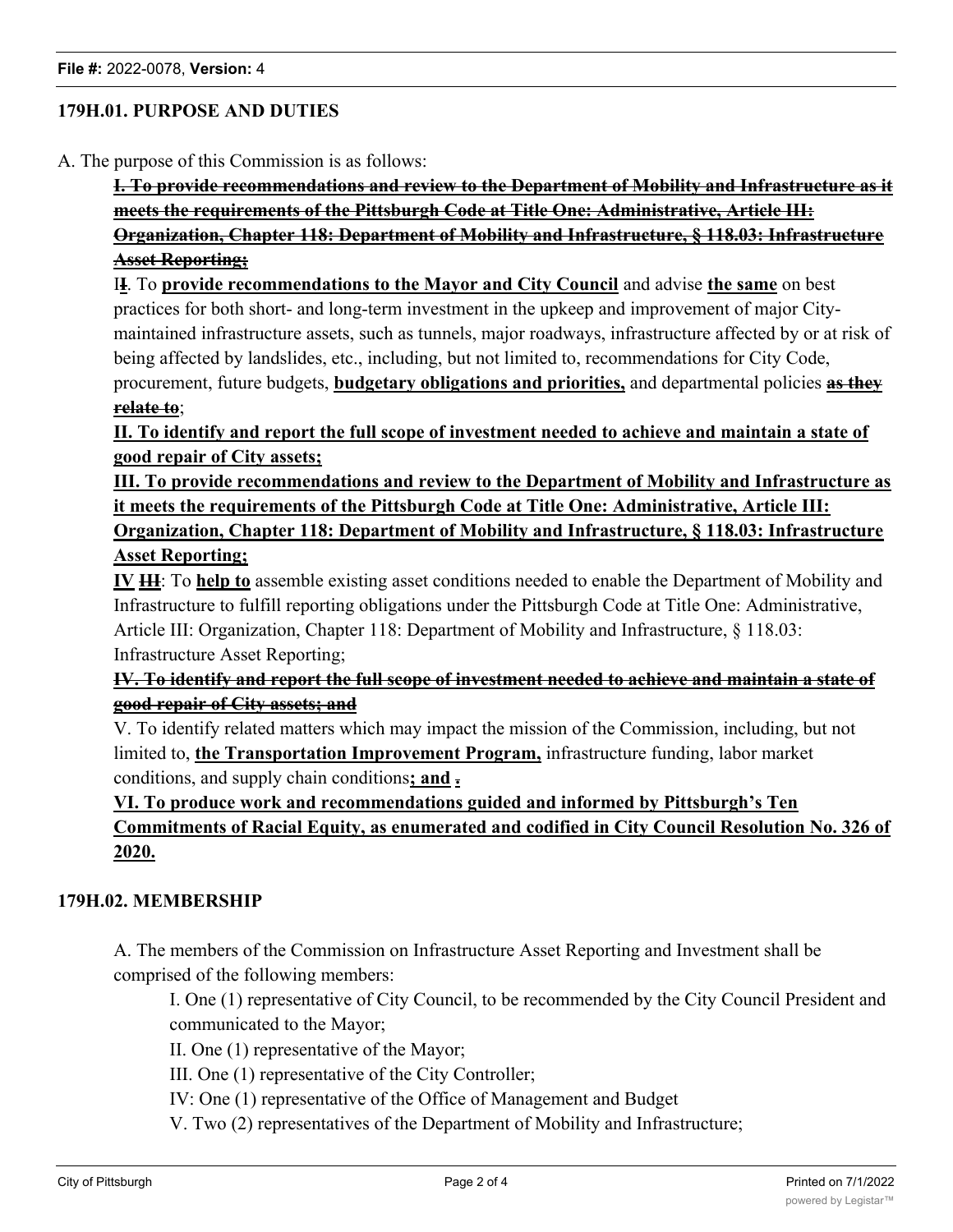VI. One (1) representative of the Department of Public Works; VII. One (1) representative of the Department of Public Safety; VIII. One (1) representative of the Department of Permits, Licenses, and Inspections; IX. Two (2) representatives of organized labor; X: Two (2) representatives of the construction industry; **and XI. One (1) representative of the National Society of Black Engineers; XII. One (1) representative of A. Philip Randolph Institute; XII. One (1) representative of Southwestern Pennsylvania Engineering Outreach; XIV: One (1) representative of the African American Chamber of Commerce of Western Pennsylvania; and**

X**VI**: Four (4) at-large representatives, as determined by the Mayor.

B. The Mayor shall appoint the members of the Commission on Infrastructure Asset Reporting and Investment**, subject to approval by City Council.**

C. City Council shall be notified of the appointments made by the Mayor via official communication.

D. Members shall serve for a term of four years or until successors are confirmed and qualified.

E. Representatives of other government agencies, industries, or organizations whose services are needed to augment the work of the Commission shall be invited by the Commission to serve on an ad hoc basis to address relevant issues.

**F. In compliance with Pittsburgh Code, Title One: Administrative, Article IX: Boards, Commissions and Authorities, Chapter 179B: Fair Representation in Appointments to Boards, Authorities, and Commissions, the membership of the Commission shall be reflective of the diversity of City of Pittsburgh residents.**

#### **179H.03. MEETINGS AND CHAIR**

A. Within 30 days of the appointment of all members of the Commission on Infrastructure Asset Reporting and Investment, the Commission shall convene to elect a chair by a roll call vote of a majority of the members in attendance.

B. The Commission may also elect a vice chair and other board officers as needed.

C. The chair, so elected, shall serve for the remainder of the calendar year and for the following year. Thereafter, an election shall be held in November of the second year, and the newly-elected chair shall begin serving at the first meeting of the following calendar year and shall serve for two calendar years.

D. A vacancy in the position of chairperson of the Commission shall be filled by a roll call vote of the majority of the members of the Commission in attendance. The member selected shall serve temporarily